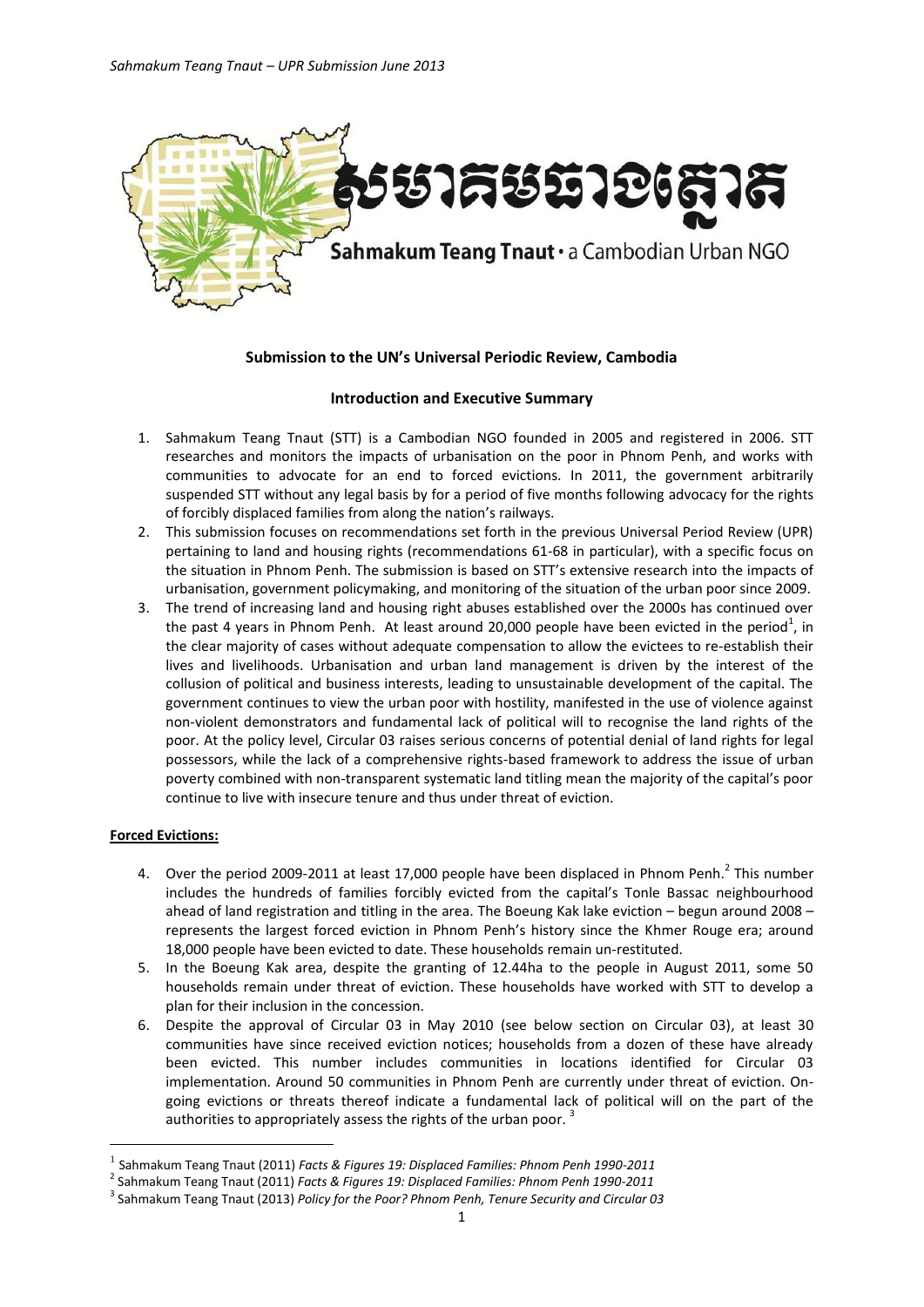## *Sahmakum Teang Tnaut – UPR Submission June 2013*

7. Analysis by STT of 43 eviction notices issued to residents in Phnom Penh between February 2004- September 2012 show that compensation is not provided in the clear majority of cases. The notices also contain veiled threats against residents to the effect that 'administrative measures'  $-$  a euphemism for demolition of houses – will be taken unless home owners dismantle their own homes within a set time period, usually between seven and fourteen days starting from receipt of the eviction notice.

# *Recommendations to the RGC:*

- a. Implement a moratorium on evictions pending formal land registration in accordance with the existing legal framework and commit to evictions as a last resort to be conducted in accordance with Cambodia's legal framework and international human rights obligations
- b. Commit to an end to forced evictions and provide fair and adequate compensation to already evicted households in accordance with Cambodian law and international obligations
- c. Commit to resolving the ongoing land dispute at Boeung Kak through the inclusion of the households excluded from the 12.44ha (or provision of fair and adequate compensation to the households should they prefer); provide restitution in the form of access to additional compensation for households already evicted from the area

## **Relocation:**

- 8. Cambodia lacks a Relocation Policy; relocation is conducted by a variety of actors (municipalities, companies, the Inter-Ministerial Resettlement Committee). Procedures, compensation (if any), and outcomes hence vary on a case by case basis. Relocation in Phnom Penh has resulted in the establishment of 54 relocation sites at the city's outskirts mainly over the past 15 years; over time sites have been located further away from the city centre and residents' previous locations. Five of the sites established since 2009 are located approximately 50km from Phnom Penh, by Oudong mountain.<sup>4</sup>
- 9. Residents at relocation sites report a number of problems affecting their livelihoods and living standards. Poor infrastructure is the most commonly reported problem, with 72% of all sites highlighting it as a key challenge. Lack of access to utilities is the second most pervasive problem – reported by 43% of sites - while 22% note unemployment as a difficulty. Other notable problems include poor sanitation and waste management, lack of social services, financial limitations, and threats of eviction.<sup>5</sup>
- 10. Residents at the more remote sites tend to face not only poorer living standards than those at sites closer to the city centre, but also higher costs. Sites further away have less access to utilities such as state electricity supply and piped water from the Phnom Penh Water Supply Authority and hence have to rely on private suppliers. These can charge over 400% and 1600% more for electricity and water supply respectively. 6
- 11. Lack of tenure security in the form of land titles remains an issue at the majority of the sites. Although it is generally acknowledged – loosely following sub-decree #19 on Social Land Concessions – that relocated households should receive land titles after five years of occupancy at the new site, only 13 out of 46 sites established before 2007 have undergone systematic land registration and/or titling. Put another way, 33 sites established more than five years ago have to date not undergone the systematic land registration process. A large minority (15) of these are over ten years old.  $^7$

# *Recommendations to the RGC:*

- b. Given the socio-economic costs associated with relocation, relocation should be considered a last resort, and conducted only following formal adjudication of the land rights of affected households and in accordance with the Cambodian legal framework and international standards;
- c. Alternatives to re-location, including on-site upgrading, re-adjustment, or re-blocking of affected households should be explored as viable options to relocation together with affected households prior to final decision-making;

-

2

<sup>4</sup> Sahmakum Teang Tnaut (2012) *Facts & Figures 21: Resettling Phnom Penh – 54 and Counting?*

 $<sup>5</sup>$  ibid.</sup>

 $<sup>6</sup>$  ibid.</sup>

 $<sup>7</sup>$  ibid.</sup>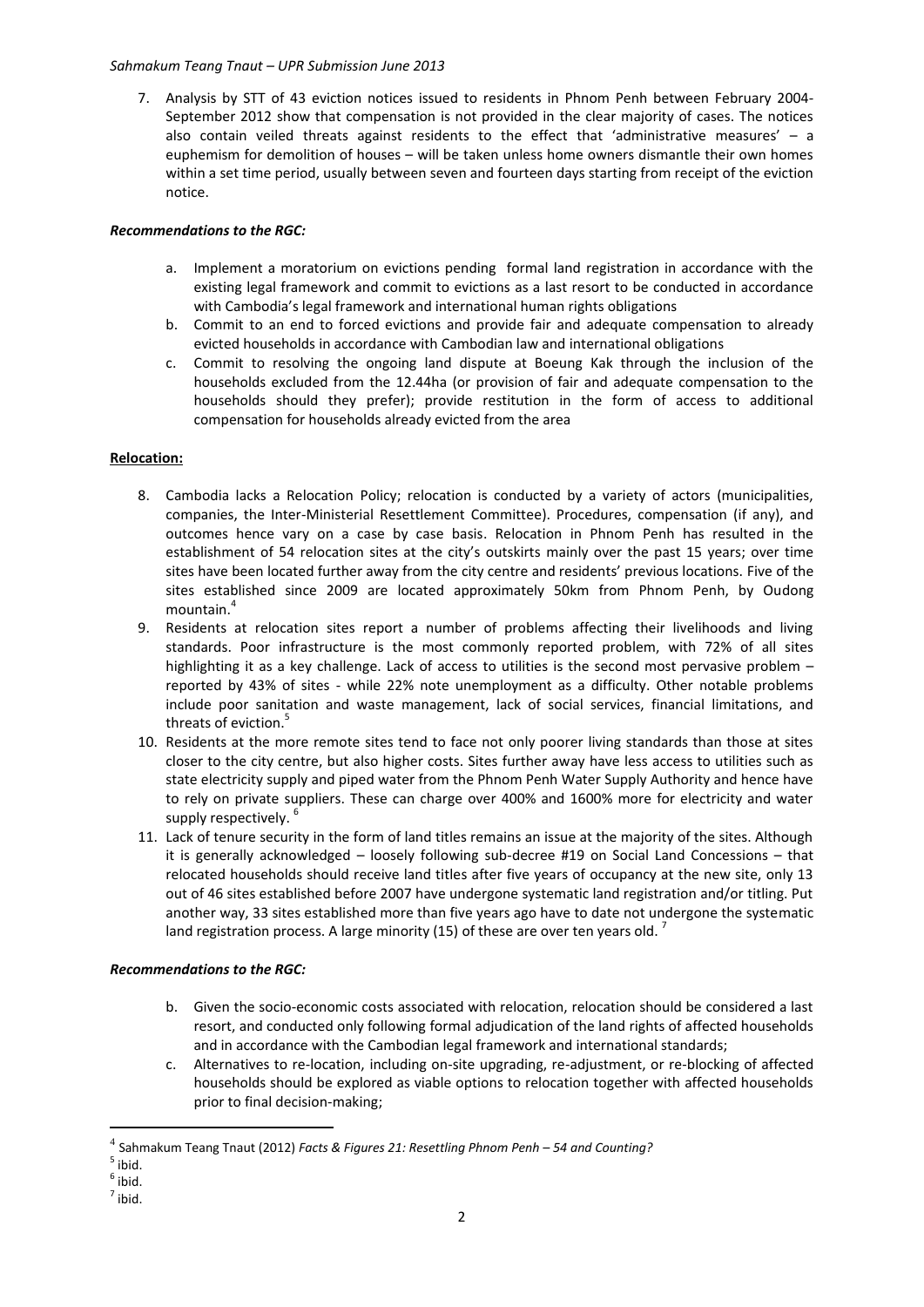### *Sahmakum Teang Tnaut – UPR Submission June 2013*

- d. The Royal Government of Cambodia (RGC) should develop a relocation policy following international best practices, including the UN Basic Principles and Guidelines on Development-Induced Displacement and Evictions, which outlines participatory measures to be taken before, during, and after relocation and resettlement. This policy should emphasise participation of affected households in all planning and decision-making regarding the move. Renters should be included in the process;
- e. When relocation is considered unavoidable, participation by households affected should be sought at all stages of the relocation. In particular, adequate time should be allocated to community organizing and participatory planning prior to relocation, including the choice of relocation site location and lay-out. Adequate funds should also be made available;
- f. Prior to relocation, all sites should have access to basic infrastructure and services, including (but not limited to) access roads, utilities, health care, and schools. Sites should be located near appropriate income-generating opportunities and transportation links;
- g. Existing relocation sites dating over five years should undergo systematic land registration and titling as a priority. Residents at sites that have previously been denied plots, such as renters, should be formalized to become part of the settlement;
- h. State electricity provision and access to piped water through the Phnom Penh Water Supply Authority should be extended to all sites as a priority, at subsidized rates.

### **Land registration**

- 12. Systematic land registration (SLR) and titling remains non-transparent; citizens do not have access to detailed information about where and when SLR will take place or has taken place. Significantly, citizens do not have access to information regarding which areas have been excluded from SLR. Urban residents in particular appear to have been excluded from SLR, with some subsequently evicted on the (unproved) basis that they are living on state public land (e.g. Boeung Kak, also communities in the Tonle Bassac area). Since the start of Directive 01 implementation SLR has been lagging and its future is unclear; additionally, Directive 01 does not cover urban areas.
- 13. State land identification and mapping has either not been conducted or has been conducted in a nontransparent fashion. Lack of a publicly accessible state land register allows the government to make claims regarding the status of land which are next to impossible to verify. Eviction notices have been issued and forced evictions have occurred based on unsubstantiated claims that land belongs to the state; the government currently claims at least 165 households living along the southern fence of Phnom Penh International Airport are illegal occupants and issued an eviction order to them on Jul. 25, 2012. The households however purchased their lands openly and possess a number of documents relevant to establishing legal possession right of their land under the Land Law of 2001 while the government has failed to adjudicate the area in accordance with the existing legal framework.

#### *Recommendations to the RGC:*

- i. Make details about SLR publicly accessible, including community-level information on where registration has been conducted, which areas registration will be conducted in, and which areas have been excluded.
- j. Commit to transparent state land identification and mapping and a moratorium on evictions from land that has not undergone registration according to the existing legal framework
- k. Publicly disclose any legal assessment made of the legal status of the land by Phnom Penh International Airport, and should eviction be unavoidable, provide fair and adequate compensation to the affected households

## **Circular 03 on the Resolution of Temporary Settlements on State Land illegally occupied in the Capital, Municipal and Urban Areas:**

14. There are significant concerns about the Circular being used as a tool to cement the image of the urban poor as illegal. While correct implementation of the Circular can potentially allow for the formalisation of illegal occupants of state land, there are significant concerns that the Circular will not be implemented in accordance with the existing legal framework, and that households with legal possession rights will be subject to Circular implementation and thus denied their land rights. Fundamentally, a rights-based holistic approach to addressing urban land and housing issues is lacking,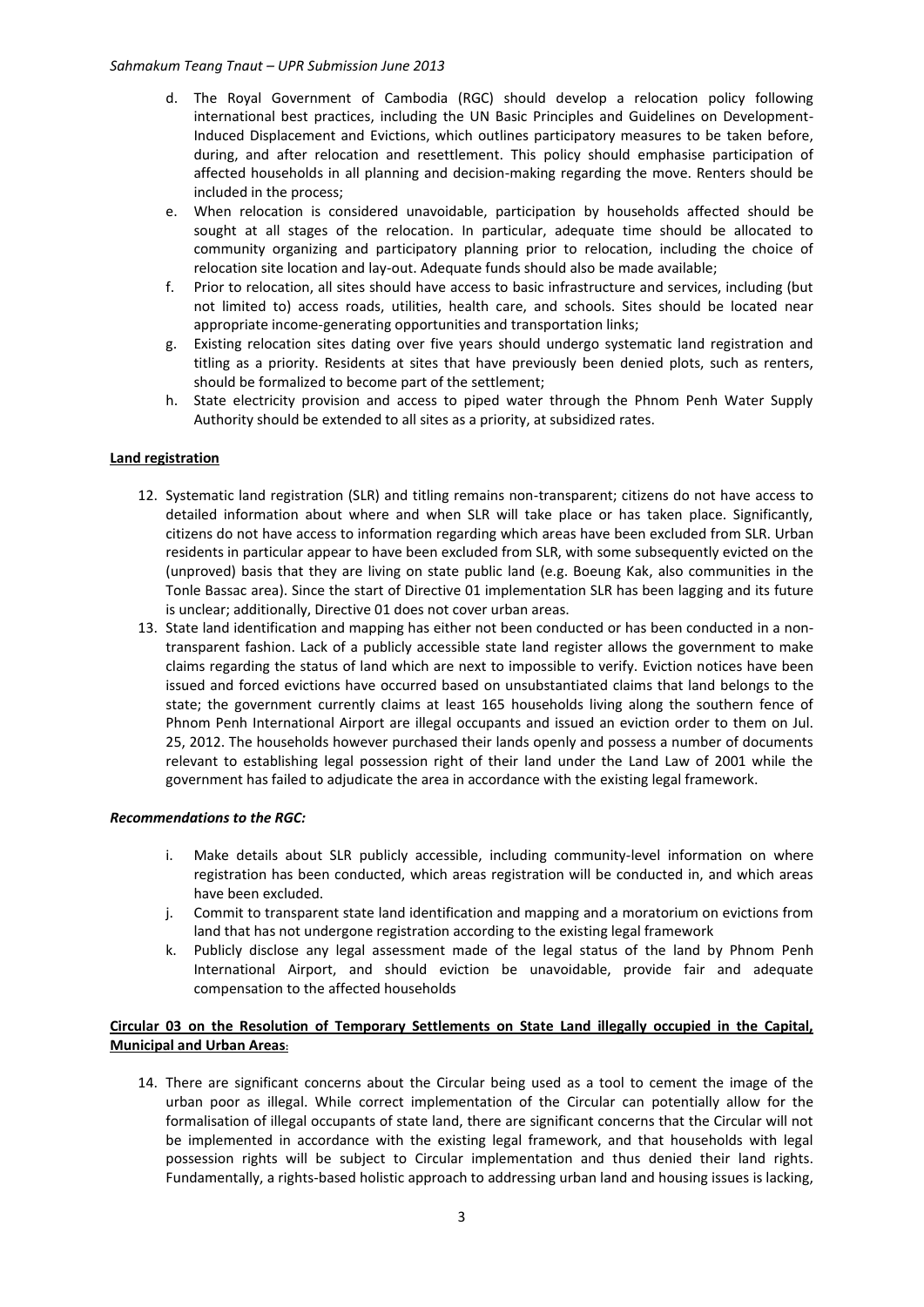as is political will to recognise the rights of the poor as demonstrated by the Circular as well as ongoing evictions and exclusion from systematic land registration. <sup>8</sup>

### *Recommendations to the RGC:*

- l. Commit to ensuring that all identification of state land is done in accordance with existing mechanisms and definitions as already set out in existing law, i.e. the 2001 Land Law, Sub-decree  $N^{o}$ 118 and Prakas  $N^{o}$ 42, and that no households with legal possession rights are subjected to C03 implementation.
- m. Commit to an open and transparent multi-stakeholder process throughout the implementation of the Circular, including making information gathered publicly accessible and open to public comment
- n. Commit to registration of all private lands identified during C03 implementation through extension of land registration and titling into these areas.
- o. Clarification that settlements will not be identified as illegal if they lie in the path of development projects, even if these are already approved in existing land-use maps. The basis for identifying a settlement, or individual household within a settlement, as legal or illegal must be based on the existing legal process and definitions of state land.
- p. Clarification that onsite upgrading is the preferred option, given the costs associated with relocation and monetary compensation (both for the households affected and society at large). If on-site upgrading is not possible, commitment to developing relocation plans and sites in accordance with international standards.
- q. A moratorium on evictions from state land pending implementation of the Circular.
- r. Development of initiatives to ensure tenure security and improve livelihoods of legal possessors not targeted by the Circular within a holistic, rights-based framework aimed at addressing urban land and housing issues.
- s. Implement the Circular in all instances where households are located on state public land, prioritizing on-site upgrading as a resolution with provide adequate resettlement conditions, in line with the Circular and international human rights obligations.

### **Urbanisation and urban land management:**

- 15. Although no official figures on urbanisation exist, Phnom Penh is project to grow by at least 40,000 residents per year. <sup>9</sup> Interests of private developers currently take precedence over the rights of citizens, partly as a result of extensive collusion between the political and business elite. Deals regarding land ownership and 'development' are decided upon behind closed doors and conducted in a top-down fashion that does not allow for consultation, participation, and citizen oversight. A fundamental lack of transparency and rule of law leaves citizens without means to challenge projects and developments around them; in the few cases where communities have taken non-violent action against projects they have been met with disproportionate state violence and increasingly also the use of the (compromised) legal system against them.<sup>10</sup>
- 16. In May 2012, 14 female activists from Boeung Kak were detained whilst demonstrating non-violently and sentenced to 2.5 years imprisonment on the spurious charges of illegal occupation of property and obstructing public officials. The Appeal Court subsequently upheld their sentences but suspended them, thus allowing the women to leave prison after a month and three days in jail. In September 2012, Yorm Bopha, a Boeung Kak activist and leader of the campaign to free the 14 women, was arrested on spurious and politically-motivated charges of "intentional violence". She was sentenced to three years' imprisonment despite the fact that not a single witness – including those of the government – testified that Bopha physically harmed anyone. Bopha remains imprisoned.

### *Recommendations to the RGC:*

-

t. Develop a rights-based spatial planning policy (incl. local master plans and land use plans) in a transparent, participatory fashion, giving precedence to citizens' rights and needs

<sup>8</sup> Sahmakum Teang Tnaut (2013) *Policy for the Poor? Phnom Penh, Tenure Security and Circular 03*

<sup>9</sup> Municipality of Phnom Penh (2010) *Facts: Phnom Penh City*

<sup>10</sup> Sahmakum Teang Tnaut (2012) *A Tale of Two Cities: Review of the development paradigm in Phnom Penh*